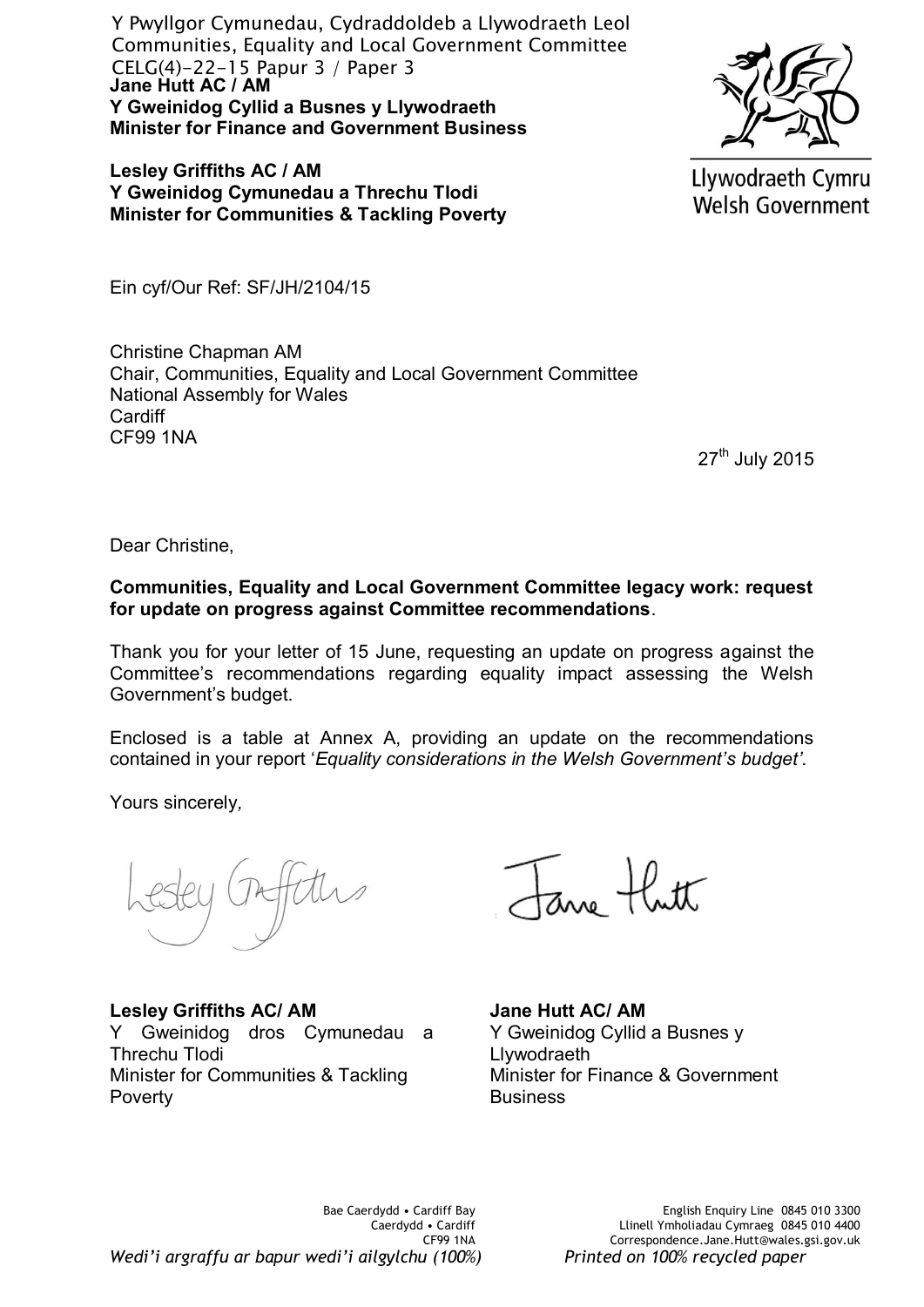## **Response to the Communities, Equality and Local Government Committee's request for an update on progress against the Committee's recommendations**

In November 2012 the Committee made seven recommendations in regards to the Equality Impact Assessment of the Budget. This table provides an update on action taken by the Welsh Government as a result.

| <b>Recommendation</b>                                                                                                                                            | Progress update                                                                                                                                                                                                                                                                                                                                                                                                                                                                                                                                                                                                                                                                                                                                                                                               |
|------------------------------------------------------------------------------------------------------------------------------------------------------------------|---------------------------------------------------------------------------------------------------------------------------------------------------------------------------------------------------------------------------------------------------------------------------------------------------------------------------------------------------------------------------------------------------------------------------------------------------------------------------------------------------------------------------------------------------------------------------------------------------------------------------------------------------------------------------------------------------------------------------------------------------------------------------------------------------------------|
| 1. Publish the EIA of the draft budget<br>alongside the draft budget in order to<br>underline the importance of the document<br>as a tool of financial scrutiny. | Following the Committee's recommendation, the Draft Budget 2014-15 EIA was<br>published on 8 October 2013 alongside the Draft Budget. Each year since, we have<br>published an Impact Assessment of our spending plans alongside our Budget<br>proposals. We have also looked to continuously improve our approach year on<br>year, by widening our considerations to include socio-economic disadvantage,<br>children's rights, Welsh language and sustainable development, in addition to the<br>focus on equality. In line with this, we published the Strategic Integrated Impact<br>Assessment (SIIA) of the Draft Budget 2015-16, which was focused on the strategic<br>decisions taken in the context of preparations for the Draft Budget 2015-16.                                                    |
| 2. Take a more systematic approach to<br>assessing equality impacts, rather than<br>providing a narrative about how equality<br>impacts were assessed            | The Welsh Government accepted that the Impact Assessments undertaken when<br>considering the Draft Budget should be more systematic in their approach. There<br>are various steps we have identified and taken as a focus for improving our Impact<br>Assessment of our spending plans, particularly in terms of the inclusion of<br>consideration of impacts on socio-economic disadvantage, children's rights, Welsh<br>language and sustainable development, and in terms of the collection and use of<br>evidence.<br>Understanding the links between equality and the other areas of impact<br>assessment allows us to add value to the way in which we make decisions. It<br>enables us to consider the full range of potential impacts, and make a spending<br>decision informed by that understanding |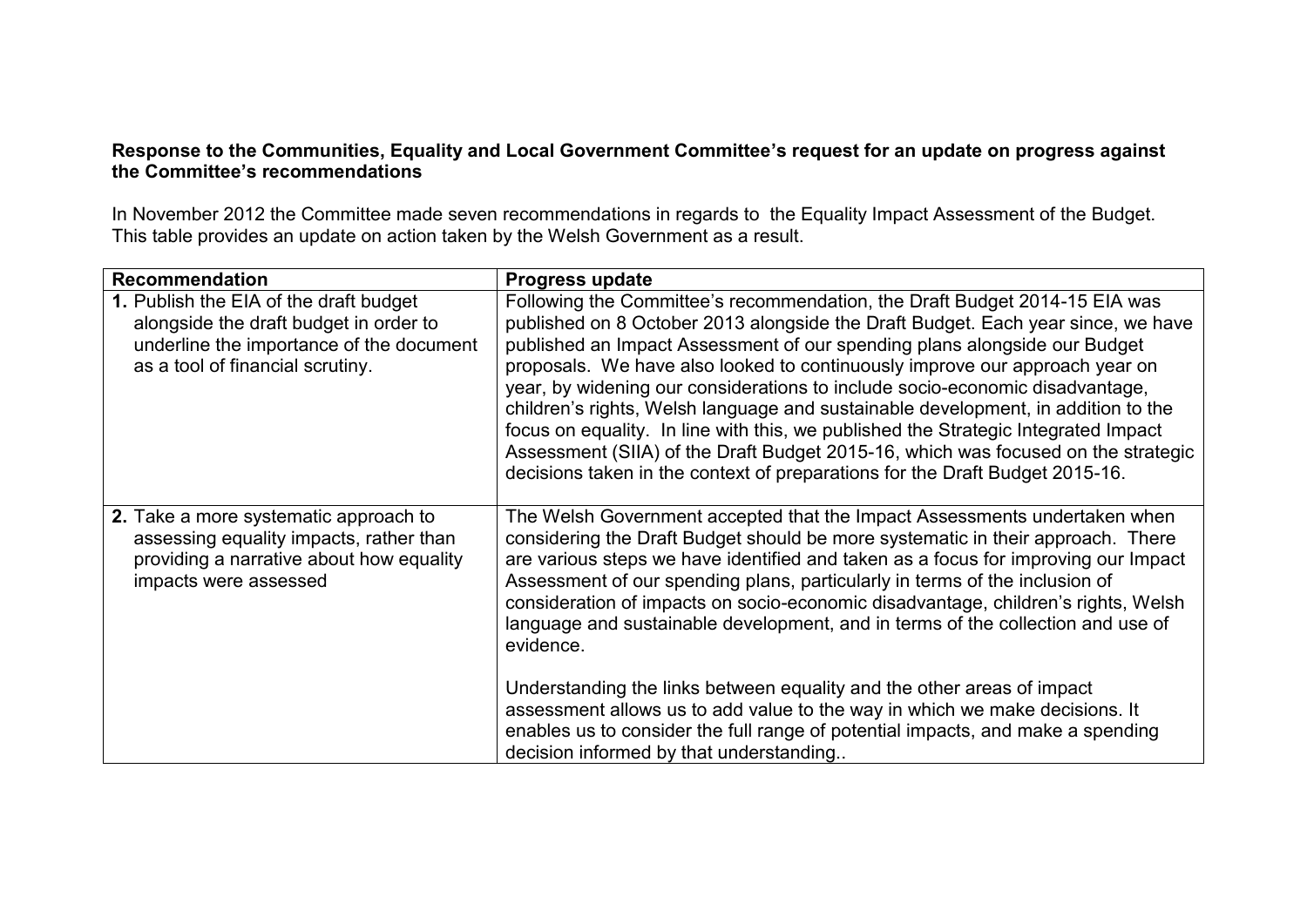|                                                                                                                                       | Potential impacts that have been identified have been supported by evidence and<br>engagement with protected groups. Evidence used to support and shape the<br>decisions taken for Draft Budgets has included the information and knowledge<br>already held by the Welsh Government, together with previous EIAs and ongoing<br>consideration of children's rights, sustainable development and Welsh language.<br>The Budget Advisory Group for Equality (BAGE) has also made a valuable<br>contribution to the evidence base. |
|---------------------------------------------------------------------------------------------------------------------------------------|---------------------------------------------------------------------------------------------------------------------------------------------------------------------------------------------------------------------------------------------------------------------------------------------------------------------------------------------------------------------------------------------------------------------------------------------------------------------------------------------------------------------------------|
|                                                                                                                                       | The period over which we have been developing our approach to Impact<br>Assessments has been characterised by budget reductions. It has been incredibly<br>difficult to accommodate these without impacts on those who depend on services.<br>Where significant impacts on any of the protected groups were identified,<br>departments were asked to provide further evidence and details of action to either<br>mitigate negative impacts or enhance positive impacts.                                                         |
| 3. Contain an assessment of the cumulative<br>impact of multiple changes across<br>departments, so assessments are not<br>segregated. | The Impact Assessments of the Draft Budgets for 2014-15 and 2015-16 have<br>included information that considered each protected characteristic and the potential<br>impact that the collective spending decisions might have.<br>To support the Draft Budget 2015-16, this was published in the Review of Evidence                                                                                                                                                                                                              |
|                                                                                                                                       | on Inequalities in Wales.<br>We are aware that the evidence around particular protected characteristics is very                                                                                                                                                                                                                                                                                                                                                                                                                 |
|                                                                                                                                       | limited, which makes it extremely difficult to assess accurately the potential impact<br>of our spending on these protected groups. Our continual assessment of each of<br>our policies and strategies and our ongoing engagement with these protected<br>groups is helping to improve our evidence base. It will continue to do so over time,<br>increasing the robustness of our impact assessment of our spending plans each                                                                                                 |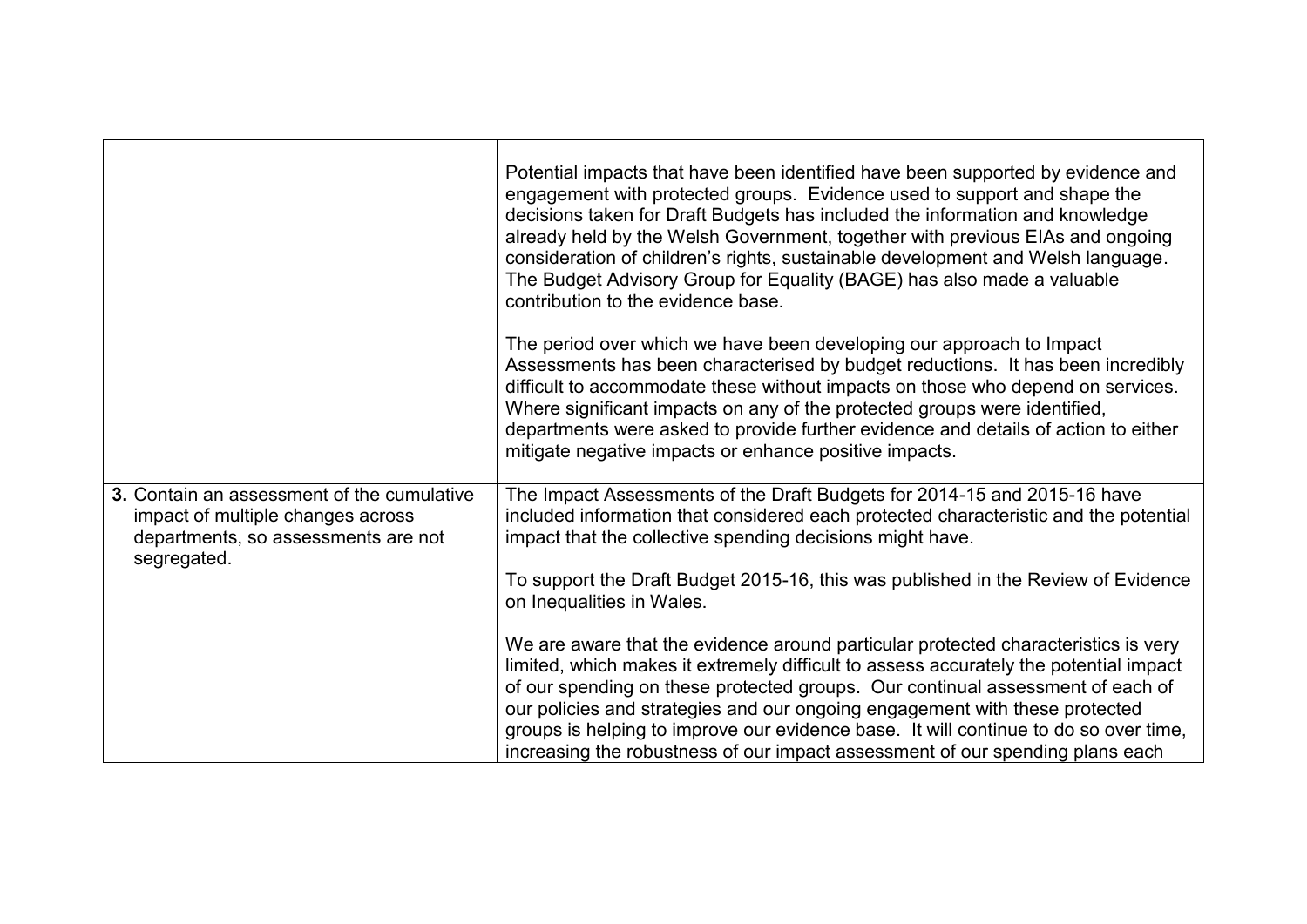|                                       | year.                                                                                                                                                                                                                                                                                                                                                                                                              |
|---------------------------------------|--------------------------------------------------------------------------------------------------------------------------------------------------------------------------------------------------------------------------------------------------------------------------------------------------------------------------------------------------------------------------------------------------------------------|
| 4. Include more of a focus on gender. | The Welsh Government has, over recent Draft Budgets, had an increased focus on<br>considering equality and the effect on groups with protected characteristics has<br>continued to be central to the budget process and we have sought to promote each<br>of the protected characteristics, and as such we have sought to promote gender<br>equality through our budgetary decisions.                              |
|                                       | Over the term of this Government, and in response to the economic downturn, one<br>of our key priorities has been the need to protect jobs and growth. As part of this,<br>the Welsh Government has committed to widening the opportunities and<br>accessibility of employment to women in Wales.                                                                                                                  |
|                                       | The Welsh Government, in conjunction with European Social Fund ESF funding,<br>has supported the Women Adding Value to the Economy (WAVE) project. The aim<br>of this is to understand and address the ways in which gender pay inequalities are<br>reproduced through occupational segregation in employment, through the ways in<br>which women's work is contracted and through the operation of pay systems.   |
|                                       | It is also clear that women will be disproportionately hit by the UK Government's<br>decisions on Welfare Reform, and may be disproportionately negatively affected by<br>the tightening financial environment and reducing public services. We are seeking<br>to mitigate these where possible.                                                                                                                   |
|                                       | The Welsh Government currently provides funding to gender specific organisations<br>in Wales, including £261,838 over 3 years for an all Wales Women's Network<br>(WEN Wales). The network can bring issues facing women to the attention of the<br>Welsh Government. To ensure this the Women's Equality Network (WEN) Wales is<br>represented on the BAGE. Their expertise and contribution to the evidence base |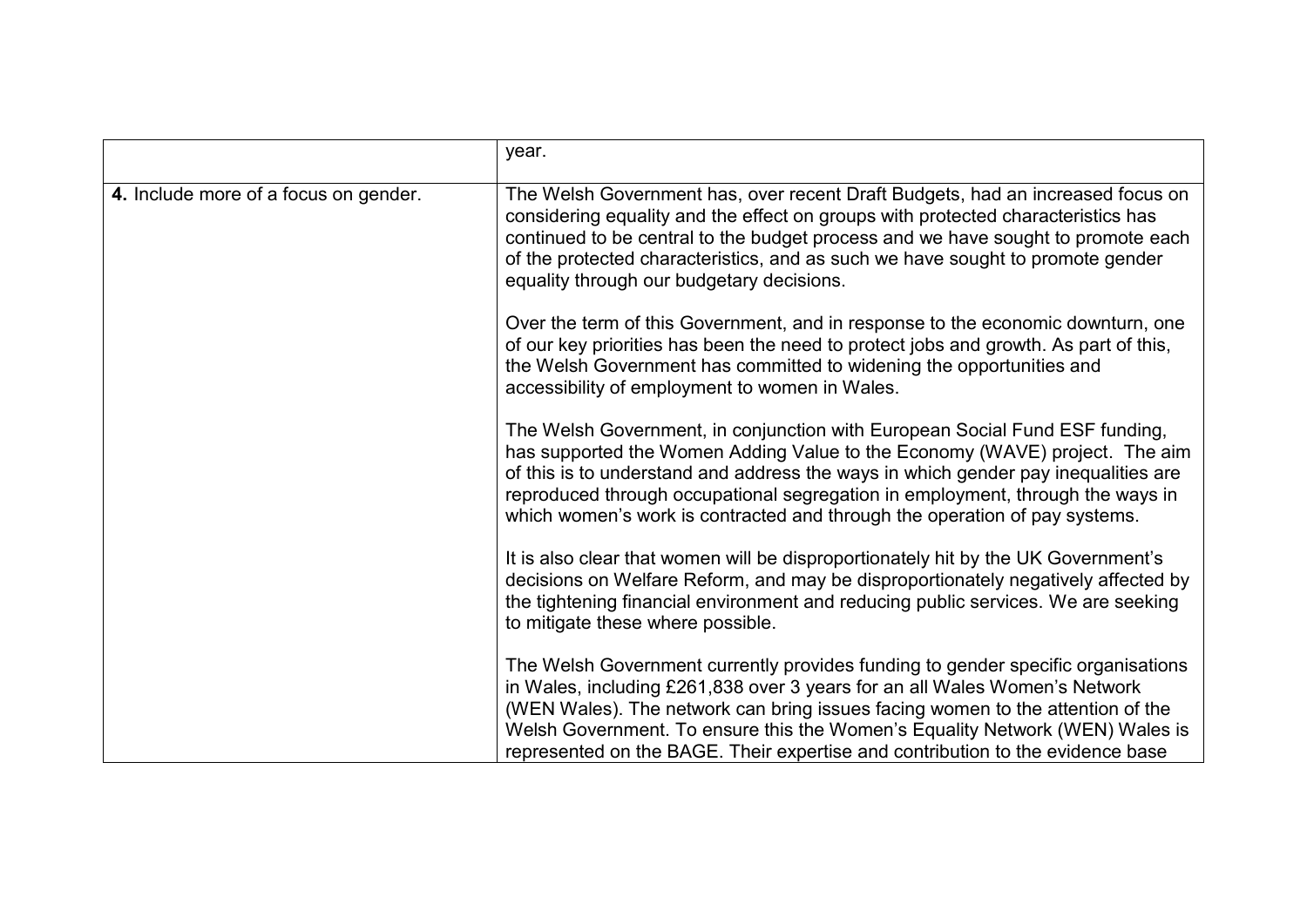|                                                                                                                                                                                                                                                                          | feeds into our EIA considerations.                                                                                                                                                                                                                                                                                                                                                                                                                                                                                                                          |
|--------------------------------------------------------------------------------------------------------------------------------------------------------------------------------------------------------------------------------------------------------------------------|-------------------------------------------------------------------------------------------------------------------------------------------------------------------------------------------------------------------------------------------------------------------------------------------------------------------------------------------------------------------------------------------------------------------------------------------------------------------------------------------------------------------------------------------------------------|
| 5. Give an indication of how equality has<br>been considered throughout the financial<br>planning process, with the EIA acting as<br>demonstration of this, rather than being a<br>reactive document that accesses potential<br>impacts after the decisions have already | EIAs are undertaken at the start of the decision-making process, ensuring the<br>financial decisions made are fully informed by relevant equality considerations. As<br>such, the financial decisions made and described within the Draft Budget EIA detail<br>the potential impacts which have informed them.                                                                                                                                                                                                                                              |
| been made                                                                                                                                                                                                                                                                | Policy decisions, including spending decisions, are assessed in the round, and the<br>Welsh Government remains committed to mainstreaming, and embedding, the<br>considerations of impacts on the people of Wales at the outset of policy<br>development.                                                                                                                                                                                                                                                                                                   |
|                                                                                                                                                                                                                                                                          | Departments are instructed to have regard to cross-cutting themes, not only<br>equality but also socio-economic disadvantage, children's rights, Welsh language<br>and sustainability development. In taking this approach, we have worked to avoid a<br>checklist approach that prohibits an integrated approach to policy development. We<br>are also committed to continually assessing each of our policies and strategies and<br>our engagement with protected groups will help to improve the evidence base and<br>therefore improve the EIA process. |
|                                                                                                                                                                                                                                                                          | In the context of the budget, this means, in many cases, we have already taken<br>steps early on in the budget setting process to mitigate negative impacts. However,<br>reducing budgets will inevitably mean some negative impacts on different groups.<br>Our EIAs help us to understand the impacts and mitigate the negative impacts<br>where possible.                                                                                                                                                                                                |
| 6. Include a copy of the EIA template used to<br>identify equality impact, copies of (or links)<br>to) the actual EIAs (which were referenced                                                                                                                            | The Welsh Government provides a suggested template for the completion of an<br>EIA, and this template is available on the Welsh Government internet page at:<br>http://gov.wales/topics/people-and-communities/equality-diversity/?lang=en                                                                                                                                                                                                                                                                                                                  |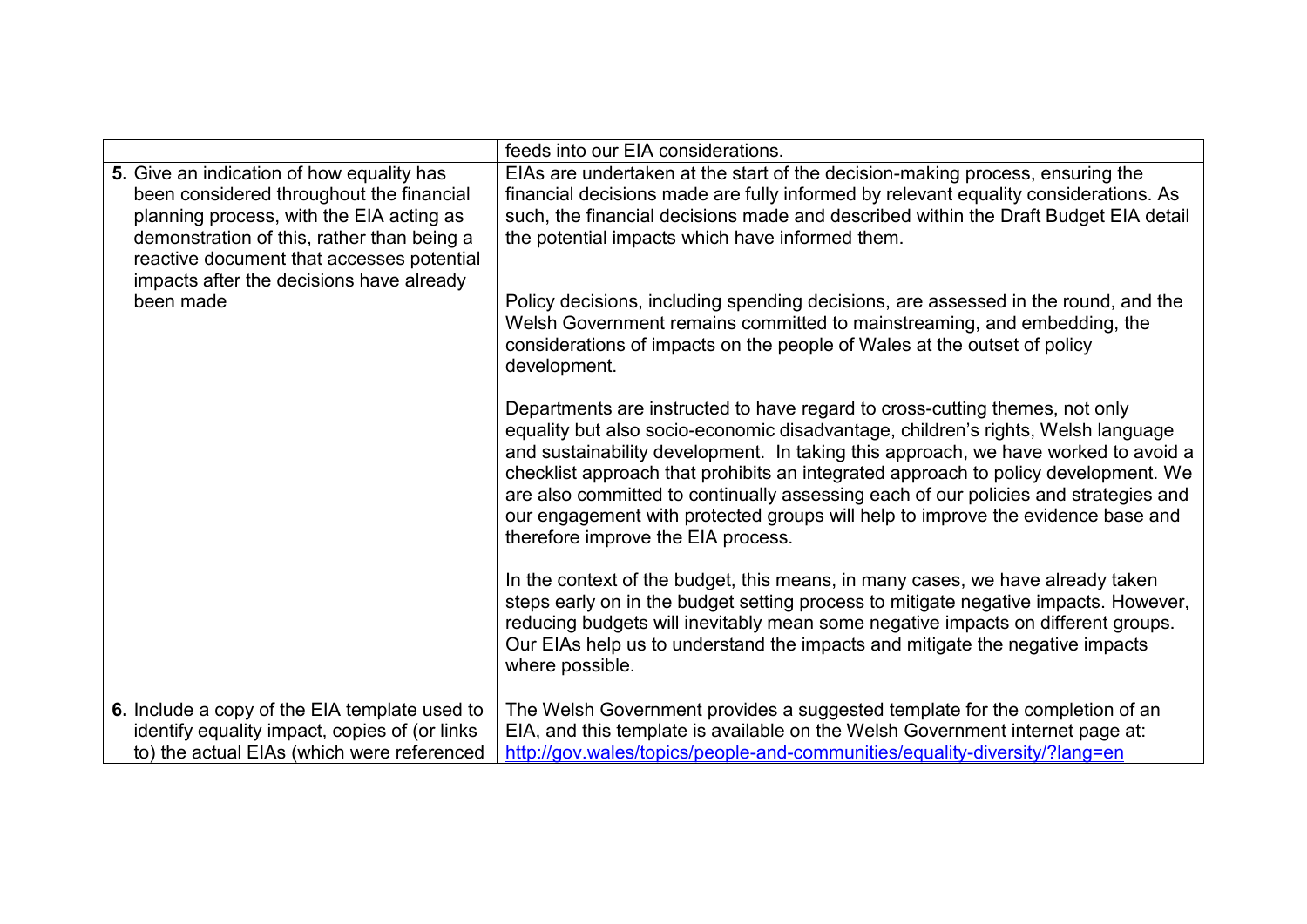| in the EIA document)                                                                  |                                                                                                                                                                                                                                                                                                                                                                                                                                                                                                                                                                                             |
|---------------------------------------------------------------------------------------|---------------------------------------------------------------------------------------------------------------------------------------------------------------------------------------------------------------------------------------------------------------------------------------------------------------------------------------------------------------------------------------------------------------------------------------------------------------------------------------------------------------------------------------------------------------------------------------------|
|                                                                                       | Welsh Government Departments complete Equality Impact Assessments as part of<br>their policy development or review of their policies and programmes and spending<br>decisions. These are subsequently published on the Welsh Government internet,<br>alongside the relevant policy/ decision.                                                                                                                                                                                                                                                                                               |
| 7. Include a summary of changes that have<br>been made as a result of the EIA process | Through our impact assessments, we are striving to ensure our investments are<br>focused on tackling inequalities and poverty - to deliver a thriving economy and<br>support diverse communities, where equality of opportunity is promoted and<br>protection is provided for those who are most disadvantaged.                                                                                                                                                                                                                                                                             |
|                                                                                       | Equality Impact Assessments have been taken on all of the spending decisions<br>made by Ministers since the publication of the Draft Budget 2011-12. This has<br>ensured that the decisions taken have been informed and influenced by equality<br>considerations. As highlighted previously, against a backdrop of reducing budgets,<br>we recognise that there will be some negative impacts. In this context, the focus<br>does not rest solely on changes but on understanding the the full range of impacts<br>in reaching a decision, and mitigating negative impacts where possible. |
|                                                                                       | Changes in budget proposals made between the Draft Budget and the Final Budget<br>have been detailed in the Final Budget documentation.                                                                                                                                                                                                                                                                                                                                                                                                                                                     |
|                                                                                       | We have been consistently clear that our key investments continue to be health,<br>schools and universal benefits, and also maintaining support for communities, and<br>as such the focus of our spending plans on our main priorities of: health; growth<br>and jobs; raising educational attainment; and supporting children, families and<br>deprived communities.                                                                                                                                                                                                                       |
|                                                                                       | Targeting funding in these areas has provided support for those who need it most<br>and support Programme for Government priorities. With this in mind, we have used                                                                                                                                                                                                                                                                                                                                                                                                                        |